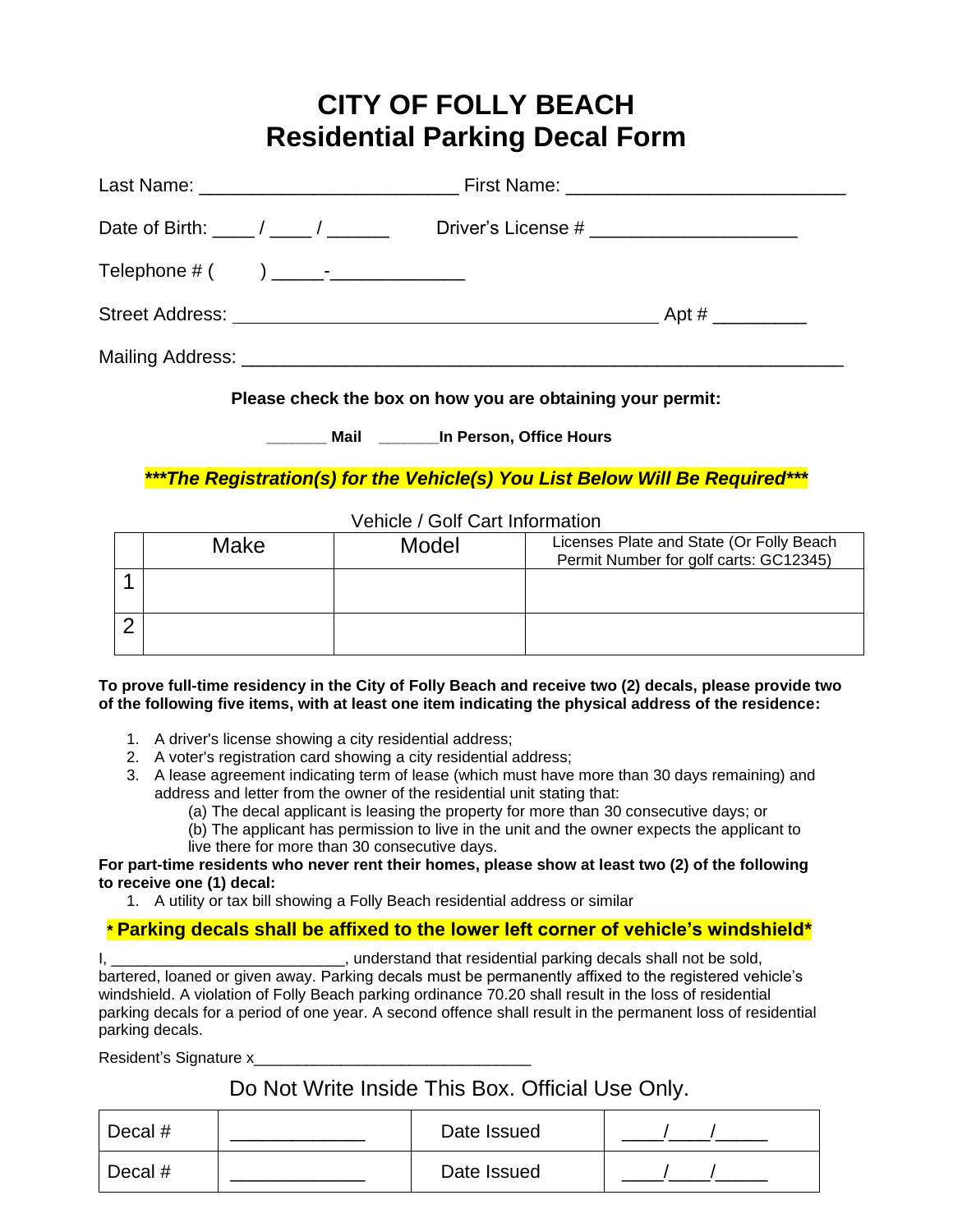1 You can have your permits mailed to you or made available for pickup by filling out the parking decal form and scanning or photographing it. Email the form, a photo or scan of your driver's license (for residents, with Folly address), and a photo or scan of another proof of residency (bill, etc, for part-time residents) to **[parkfollybeach@lanierparking.com.](mailto:parkfollybeach@lanierparking.com)**  Your decals will be mailed to you within a week or REEF Parking will contact you if there are any questions regarding your application. If you prefer, you can fill out the form and submit residency proof at the REEF Parking office inside City Hall Mondays and Fridays 9am-12pm and Wednesdays 11am-6pm.

Full-time residents are allowed to register two (2) vehicles and parttime residents **who do not rent their home** are allowed to register one (1) vehicle. **If you have a golf cart, it will need to be registered and receive its own decal.** 202o decals are valid until December 31, 2020.

If you have a question not answered below, please contact REEF Parking directly at (843) 588-6299 or [parkfollybeach@lanierparking.com.](mailto:parkfollybeach@lanierparking.com)

- **Can I have decals for my cars and golf carts?** If you have a golf cart, it must be registered with Folly Beach Public Safety (proof of SC registration, driver's license, and insurance) and the golf cart decal will count as one parking decal. You are then entitled to one additional vehicle decal. If you do not have a golf cart at your residence, you are entitled to two vehicle decals.
- **What do I need as proof of residency?** Residents are required to show 1 of the following: driver's license, voter's registration, lease, or letter from owner certifying a long-term rental agreement. Part-time residents must show utility or tax bill (or similar) showing your name and the address and ID. You can find the form here: [Parking Decal Form.](http://www.cityoffollybeach.com/wp-content/uploads/2015/04/Parking-Decal-Form1.docx)
- **Where does it go on my car?** Decals should be placed on the lower left driver side corner of the windshield on inside.